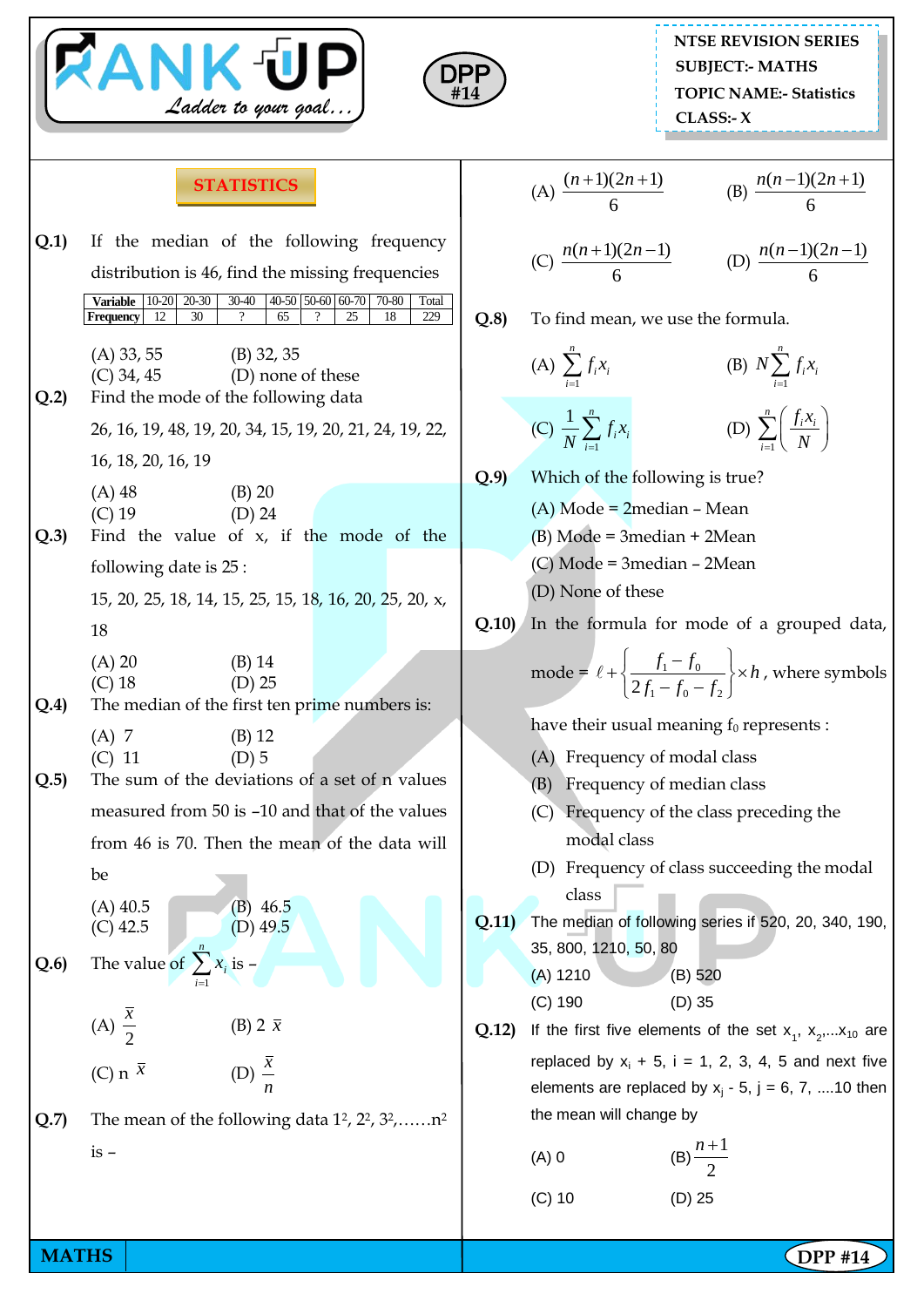



- **Q.13**) If the median of the data,  $x_1$ ,  $x_2$ ,  $x_3$ ,  $x_4$ ,  $x_5$ ,  $x_6$ ,  $x_7$ ,  $x_8$  is a, then find the median of the data  $x_3$ ,  $x_4, x_5, x_6$  (where  $x_1 < x_2 < x_3 < x_4 < x_5 < x_6 < x_7$  $<$   $\mathbf{x}_8$ )  $(A)$  a (B)  $\frac{a}{2}$ (C)  $\frac{a}{4}$ (D) cannot say **Q.14)** If  $a < b < c < d$  and a, b, c, d are non-zero integers, the mean of a, b, c, d is 0 and the median of a, b, c, d is 0, then which of the following is correct? (A)  $b = -c$  (B)  $a = -d$ (C) both  $(1)$  and  $(2)$  (D) none of these **Q.15)** A sequence, a, ax,  $ax^2$ , ..............,  $ax^n$ , has odd number of terms. Find its median  $(A)$  ax<sup>n-1</sup> (B)  $ax^{\frac{n}{2}-1}$ (C)  $ax^{\frac{n}{2}}$  (D) **Q.16)** If  $x < y < 2x$ ; the median and mean of x, y and 2x are 27 and 33 respectively, then find the mean of x and y.  $(A) 23.5$  (B) 24  $(C) 23$  (D) 25.5 **Q.17)** If the mean of the numbers 7, 3, 8, 4, x, 7, 9, 7 and 12 is 7, then the difference between the median and the mode of the numbers 12, 10, 8, 10, x, 7, 6, 8 and 6 is :  $(A) 0$  (B) 1  $(C) 2$  (D) 3 **Q.18)** If the mean of x and is 'M', then the mean of  $x^6$ and is ?  $(A)$  M<sup>6</sup>  $ax^{\frac{n}{2}+1}$
- (B)  $(16M^4 + 16M^2 1)$ (C)  $(2M^2 - 1) (16M^4 - 16M^2 + 1)$ (D)  $(2M^2 - 1) (16M^4 + 16M^2 - 1)$
- **Q.19)** A cricketer has a certain average run for 10 innings. In the 11th inning, he scores 100 runs, and now his average run is increased by 9 runs. Then average of
	- (A) 10 runs (B) 20 runs
	- (C) 11 runs (D) 21 runs
- **Q.20)** If the mean of three numbers a, b and c is 3,
	- then  $\sqrt[3]{(7^{a+b-c})(7^{b+c-a})(7^{c+a-b})}$  equals (A)  $7^{1/3}$  (B)  $7^{2/3}$  $(C) 7<sup>2</sup>$ (D)  $7^3$
- **Q.21)** THE MEAN OF THE FOLLOWING FREQUENCY IS 114. EVALUATE THE MISSING FREQUENCY (X)

| <b>Class interval</b> | <b>Frequency</b> |
|-----------------------|------------------|
| $20 - 40$             | Q,               |
| $40 - 60$             | 11               |
| $60 - 80$             | 14               |
| $80 - 100$            | 6                |
| $100 - 120$           | 8                |
| $120 - 140$           | X                |
| $140 - 160$           | 10               |
| $160 - 180$           | 20               |
| $180 - 200$           |                  |

(A)  $X = 15$  (B)  $X = 20$ 

(C)  $X = 17$  (D)  $X = 25$ 

**Q.22)** Find the mean of the following data

| Marks    | <b>No. of Students</b> |  |  |
|----------|------------------------|--|--|
| Below 10 |                        |  |  |
| Below 20 | 17                     |  |  |
| Below 30 | 40                     |  |  |
|          |                        |  |  |
| Marks    | <b>No. of Students</b> |  |  |
| Below 40 | 91                     |  |  |
| Below 50 | 97                     |  |  |
| Below 60 | 100                    |  |  |

(A) 29.8 MARKS (B) 27.8 MARKS

**MATHS DPP** #14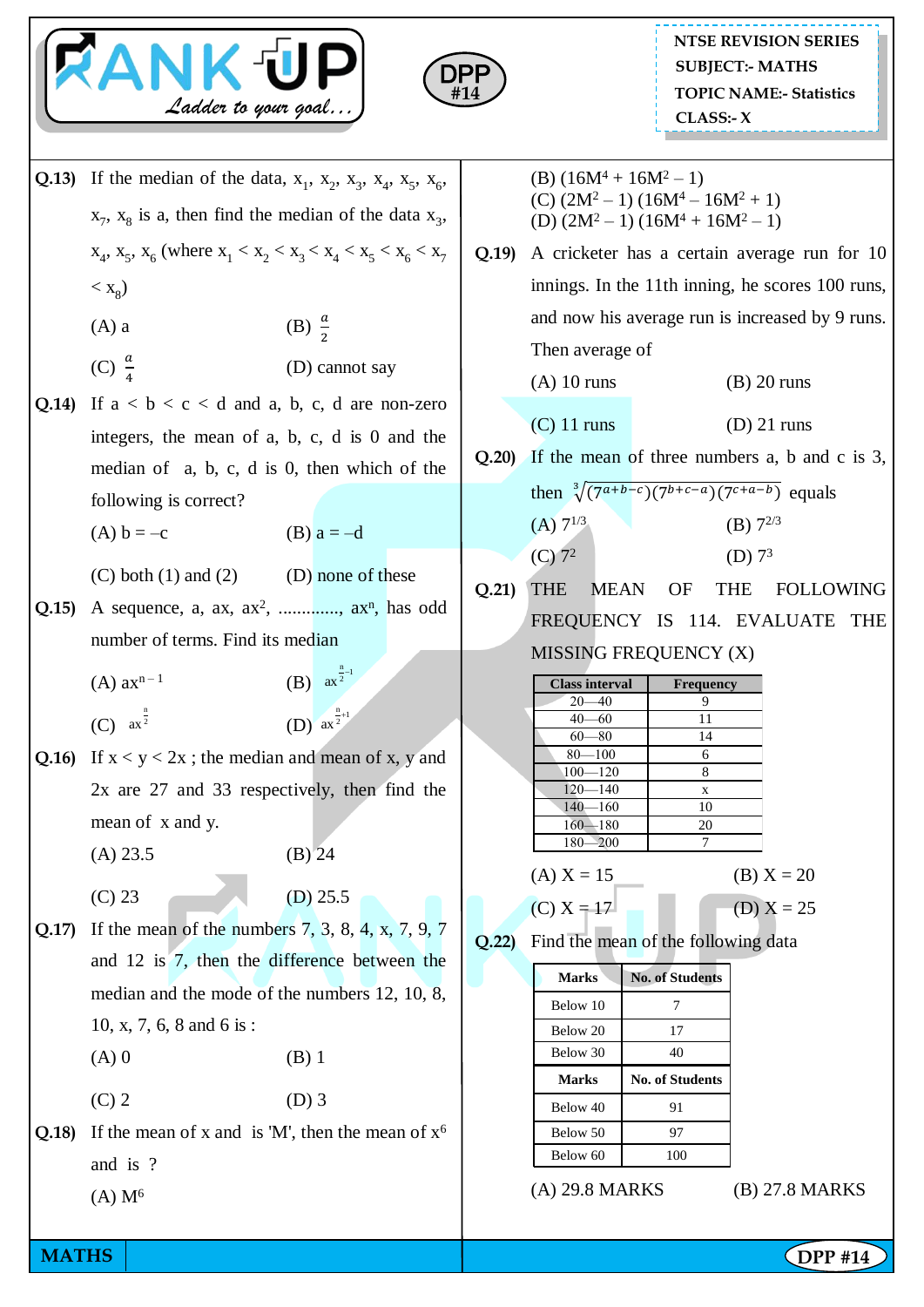



(C) 26.8 MARKS (D) 28.8 MARKS

**Q.23)** In the following frequency distribution, the frequency of the class interval (40—50) is missing. It is known that the mean of the distribution is 52. Find the missing frequency.

| Wages (in Rs.) | <b>Numbers of Workers</b> |
|----------------|---------------------------|
| $10 - 20$      | 5                         |
| $20 - 30$      | 3                         |
| $30 - 40$      |                           |
| $40 - 50$      | X                         |
| $50 - 60$      | 2                         |
| $60 - 70$      | 6                         |
| $70 - 80$      | 13                        |
|                |                           |

- (A)  $X = 5$  (B)  $X = 6$
- (C)  $X = 7$  (D)  $X = 10$
- **Q.24)** The mean of the following frequency table is 53. But the frequencies  $f_1$  and  $f_2$  in the clases 20–40 and 60–80 are missing. Find the missing frequencies.

| Age (in years) | <b>Number of people</b> |  |  |
|----------------|-------------------------|--|--|
| $0 - 20$       | 15                      |  |  |
| $20 - 40$      | $f_{1}$                 |  |  |
| $40 - 60$      | 21                      |  |  |
| $60 - 80$      | f,                      |  |  |
| $80 - 100$     | 17                      |  |  |
| Total          | 100                     |  |  |

- (A)  $F_1 = 18$  AND  $F_2 = 20$
- (B)  $F_1 = 18$  AND  $F_2 = 25$
- (C)  $F_1 = 18 \text{ AND } F_2 = 29$
- (D)  $F_1 = 20$  AND  $F_2 = 29$

**Q.25)** Find the mode from the following distribution

| <b>Class</b> | <b>Frequency</b> |
|--------------|------------------|
| $100 - 200$  | 40               |
| $200 - 300$  | 160              |
| $300 - 400$  | 560              |
| $400 - 500$  | 970              |
| $500 - 600$  | 1240             |
| $600 - 700$  | 1370             |
| $700 - 800$  | 1460             |
| $800 - 900$  | 50               |

(A) 706 (B) 707

- (C) 710 (D) 760
- **Q.26)** Determine the unknown frequency p of the following data if its mode is 54

| <b>Class</b>               | <b>Frequency</b> |                            |
|----------------------------|------------------|----------------------------|
| $20 - 30$                  | 3                |                            |
| $30 - 40$                  | 5                |                            |
| $40 - 50$                  | 10               |                            |
| $50 - 60$                  | 20               |                            |
| $60 - 70$                  | X                |                            |
| $70 - 80$                  | 2                |                            |
| (A) $X = 5$<br>(C) $X = 2$ |                  | (B) $X = 3$<br>(D) $X = 1$ |

**Q.27)** Find the median of the following distribution :

| Monthly consumption of<br>electricity | <b>Numbers of</b><br>consumers |
|---------------------------------------|--------------------------------|
| $65 - 85$                             |                                |
| $85 - 105$                            | 5                              |
| $105 - 125$                           | 13                             |
| $125 - 145$                           | 20                             |
| $145 - 165$                           | 14                             |
| $165 - 185$                           |                                |
| $185 - 205$                           |                                |
| $(\Delta)$ RS<br>- 135                | (R) R C<br>13                  |

- (A) RS. 135 (B) RS. 137 (C) RS. 130 (D) RS. 120
- **Q.28)** Calculate the median of the following distribution :

| <b>Marks</b>               | No. of students |  |  |
|----------------------------|-----------------|--|--|
| -49<br>40                  | 5               |  |  |
| $50 - 59$                  | 10              |  |  |
| $-69$<br>$60 -$            | 20              |  |  |
| $70 - 79$                  | 30              |  |  |
| $80 - 89$                  | 20              |  |  |
| $90 - 99$                  | 15              |  |  |
| .<br>$\sim$<br>$\sim$<br>- | $\sim$          |  |  |

- (A) 74.5 CM (B) 70.5 CM (C) 80.5 CM (D) 71.5 CM
	-
- **Q.29)** Find the x and y from the given data if median  $= 32.5$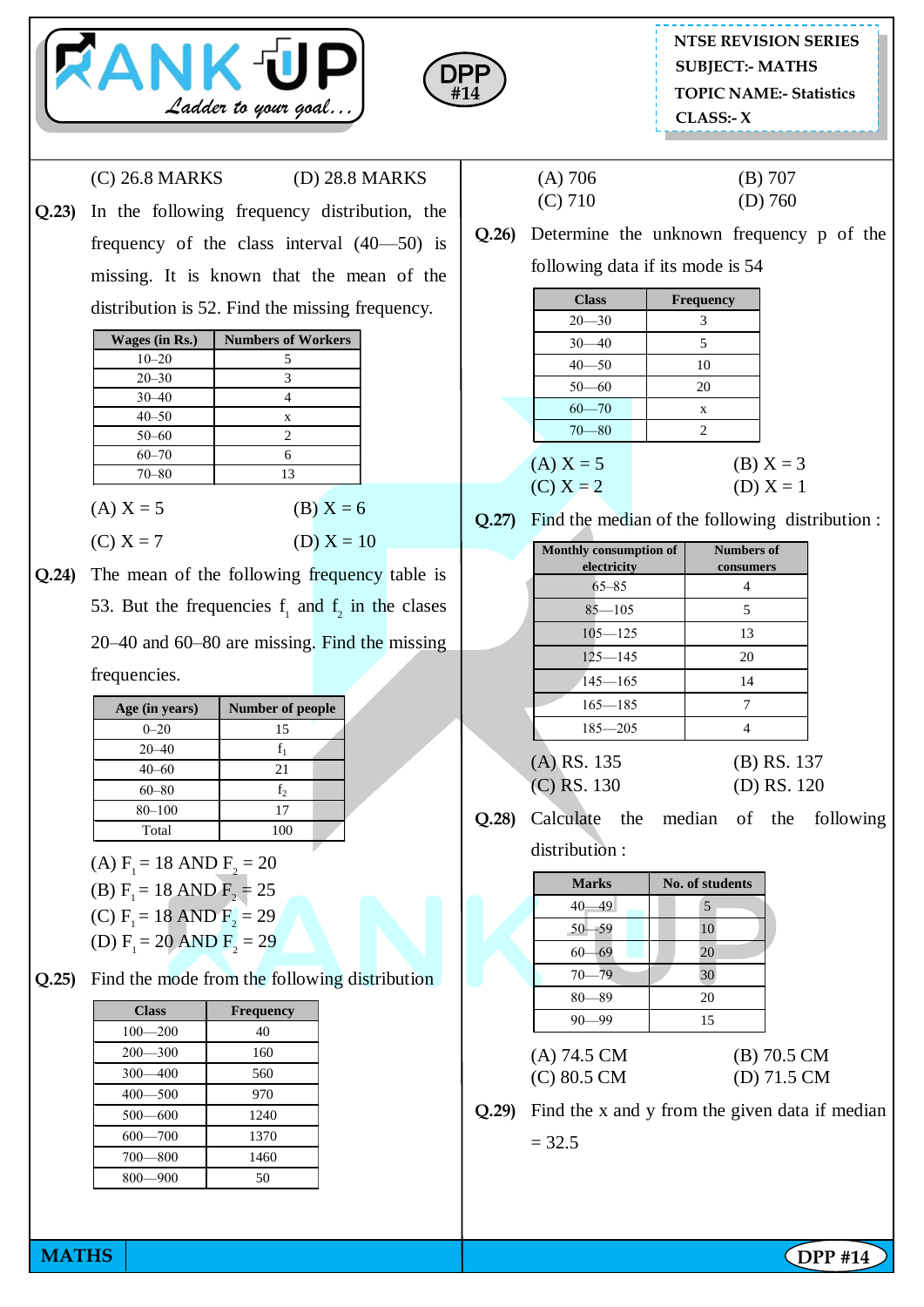



## **NTSE REVISION SERIES TOPIC NAME:- Statistics CLASS:- X SUBJECT:- MATHS**